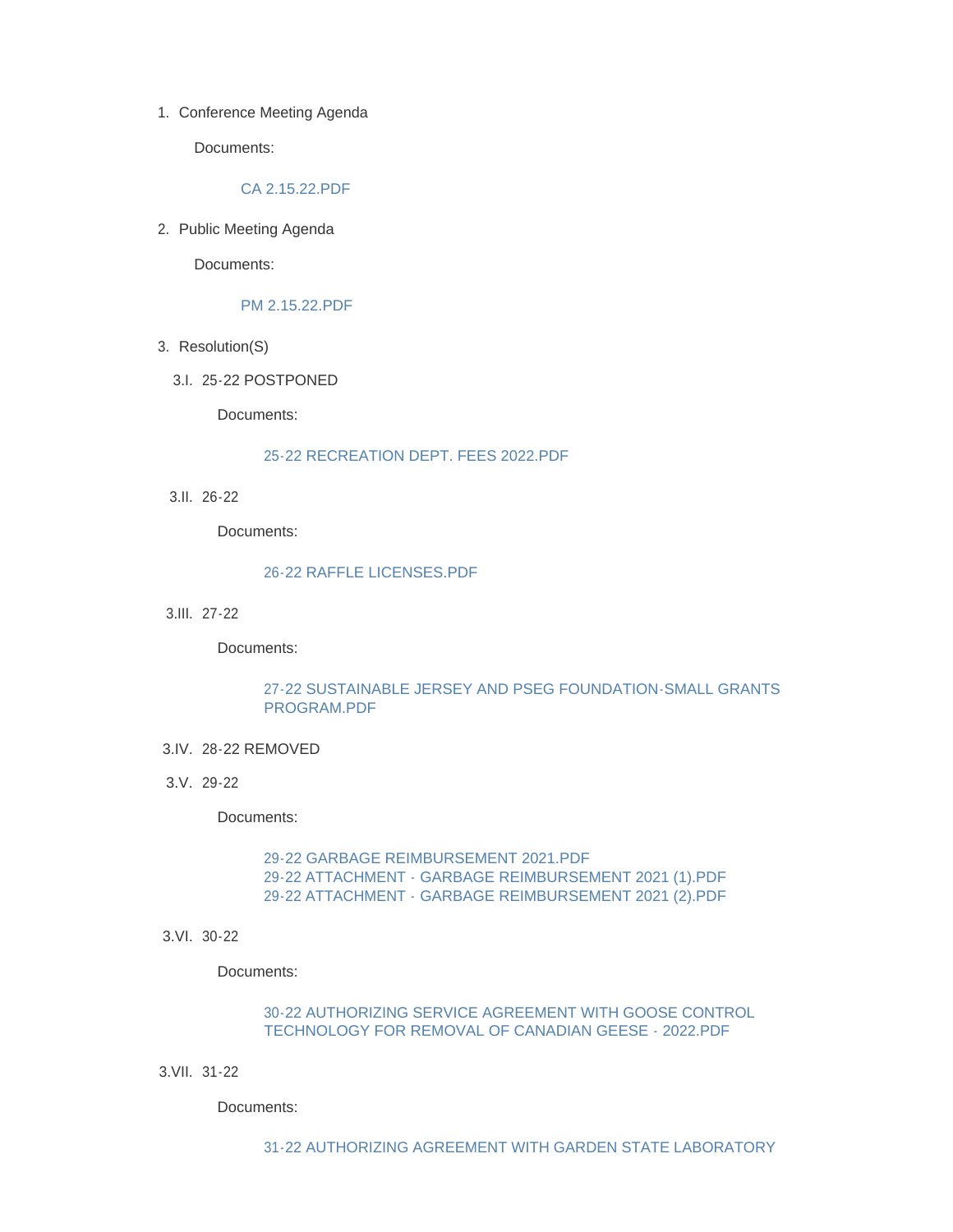## FOR LABORATORY TESTING SERVICES - 2022.PDF [31-22 EXHIBIT - GARDEN STATE LABORATORY AGREEMENT 2022.PDF](http://www.westorange.org/AgendaCenter/ViewFile/Item/4550?fileID=14317)

32-22 3.VIII.

Documents:

### [32-22 DUPLICATE PAYMENT RESOLUTION 2022 Q1.PDF](http://www.westorange.org/AgendaCenter/ViewFile/Item/4551?fileID=14318)

33-22 3.IX.

Documents:

[33-22 AWARD OF CONTRACT TO ZOLL MEDICAL THROUGH NATIONAL](http://www.westorange.org/AgendaCenter/ViewFile/Item/4552?fileID=14319)  COOP 2022.PDF [33-22 EXHIBIT A- ZOLL.PDF](http://www.westorange.org/AgendaCenter/ViewFile/Item/4552?fileID=14320) [33-22 EXHIBIT B-ZOLL.PDF](http://www.westorange.org/AgendaCenter/ViewFile/Item/4552?fileID=14321)

34-22 3.X.

Documents:

# [34-22 RESOLUTION-SUSTAINABLE JERSEY COMPLETE STREETS](http://www.westorange.org/AgendaCenter/ViewFile/Item/4553?fileID=14322)  TECHNICAL ASSISTANCE PROGRAM-WEST ORANGE.PDF

3.XI. 35-22

Documents:

[35-22 AUTHORIZING EXTENSION OF AGREEMENT FOR AFFORDABLE](http://www.westorange.org/AgendaCenter/ViewFile/Item/4560?fileID=14335)  HOUSING ADMINISTRATIVE SERVICES WITH CGPH - 2022.PDF [35-22 EXHIBIT A - EXTENSION OF AGREEMENT FOR AFFORDABLE](http://www.westorange.org/AgendaCenter/ViewFile/Item/4560?fileID=14336)  HOUSING ADMINISTRATIVE SERVICES WITH CGPH - 2022.PDF

#### 3.XII. 36-22

Documents:

[36-22 CHANGE ORDER NO. 1- ARCARI IOVINO - ADDITIONAL SERVICES -](http://www.westorange.org/AgendaCenter/ViewFile/Item/4561?fileID=14344) WOPL.PDF [36-22 - ATTACHMENT - CHANGE ORDER NO. 1.PDF](http://www.westorange.org/AgendaCenter/ViewFile/Item/4561?fileID=14343)

3.XIII. 37-22

Documents:

[37-22 AUTHORIZING PHASE 2 FINAL ACCOUNTING - 2020.PDF](http://www.westorange.org/AgendaCenter/ViewFile/Item/4562?fileID=14345) [37-22 STREET IMPROVEMENTS PHASE II FINAL AS BUILT QUANTITY](http://www.westorange.org/AgendaCenter/ViewFile/Item/4562?fileID=14346)  ACCOUNTING.PDF

- 4. Ordinance(S) On Second And Final Reading
	- 2673-21 4.I.

Documents: